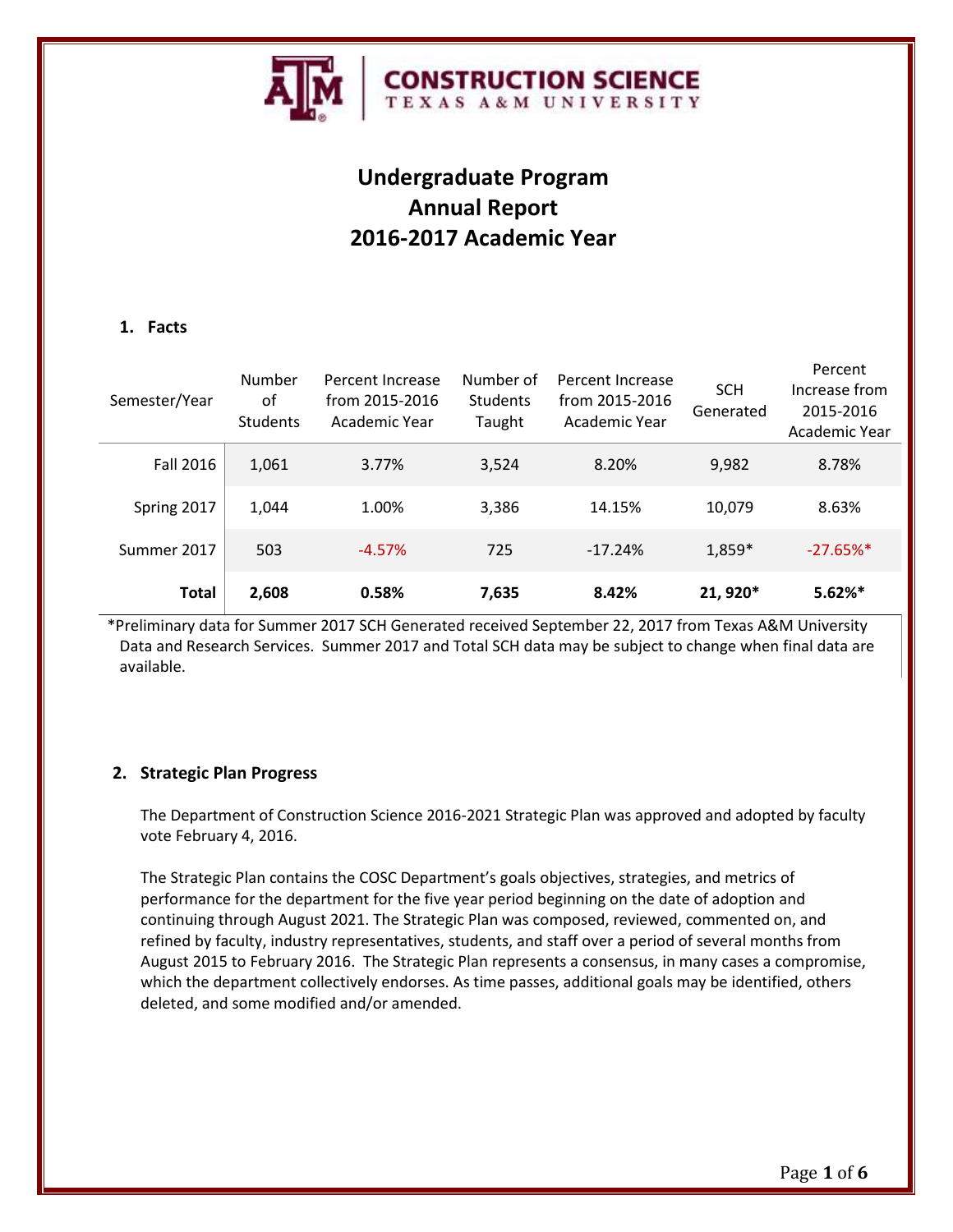

# **3. Goal of Undergraduate Program**

**Goal 2:** We will maintain a strong general, relevant, current, comprehensive, and broad based undergraduate degree program, founded in construction fundamentals applicable to all sectors of the industry and responsive to the ever evolving industry and industry trends.

**CONSTRUCTION SCIENCE** 

#### **Objective 1: Introduce, encourage and support innovative uses of technology that enhance delivery methods and the educational experience.**

Faculty have received technology grants to redevelop a course; attended pedagogy-related professional development trainings; and an ITS staff member is located in the building to provide technical assistance to faculty, staff, and students. Students use computer technology to complete and submit homework, assignments, exams, and use software programs such as: On Screen Takeoff; Auto CAD; Plan Grid Software; Building Information Modeling (BIM) authoring tools; Revit MEP; Revit Structure; Navisworks Manage; P3; MS Office Suite; etc. to complete coursework

By Fall 2016, 91% of undergraduate courses taught reported a technology component embedded within the course. As of Fall 2016, the Department of Construction Science has exceeded the Fall 2017 target metric of 50% of undergraduate classes having a technology component embedded within their course.

# **Objective 2: Graduate more students in fewer semesters and enhance their focus on curricular progress and time to graduation.**

The Department has implemented and continues to: review student prior academic performance as an indicator of graduation success for internal and external transfer student applications; create and act upon lists of students who are potentials for probation or dismissal; visit targeted courses in order inform students of relevant deadlines, actions, and information regarding degree and graduation requirements. The review of prior performance in departmental efforts to expedite student graduation will occur in Fall 2017

During the 2016-2017 Academic Year 259 students graduated with a Bachelor of Science degree in Construction Science, a 20.1% increase from the 2015/16 academic year. Trend data reported by Texas A&M University's Data and Research Services indicate the time to graduation for a Baccalaureate degree in the Department of Construction Science has decreased by 4% in a six year time period from AY2010/11 to AY 2015/16. Calculations for Time to Degree through AY 2016/17 are not yet available as of September 28, 2017.

The 20% increase in graduates and 4% decrease in time to graduation indicates the strategies implemented are yielding positive results and the Department of Construction Science is successfully achieving Objective 2.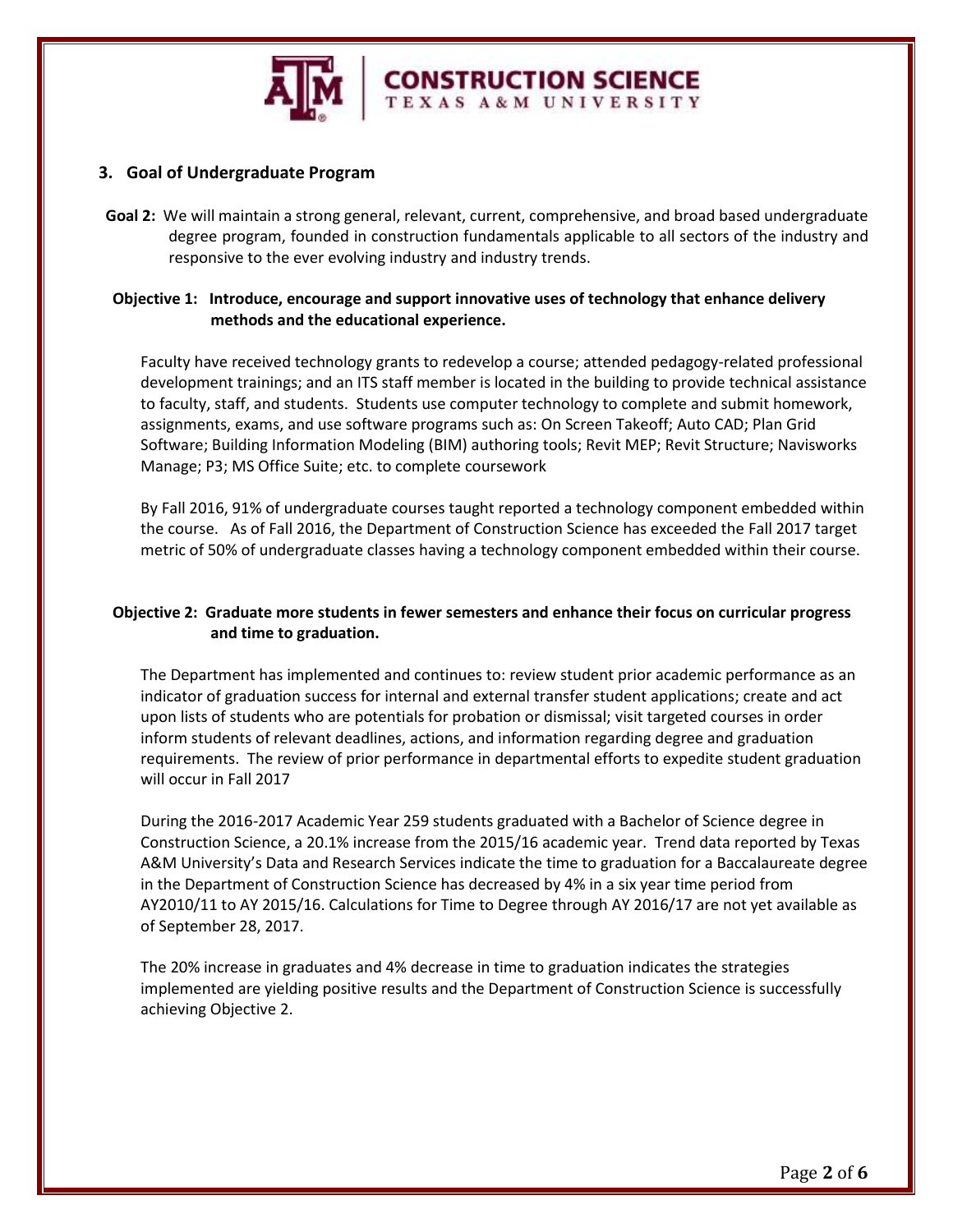

# **CONSTRUCTION SCIENCE**



Last Updated: 7/6/2017 8:38:27 AM

http://accountability.tamu.edu/All-Metrics/Mixed-Metrics/Degrees-Awarded



**NOTE:** Official calculations for Time to Degree through AY 2016/17 are not yet available as of September 28, 2017 from the Texas A&M University Data and Research Services.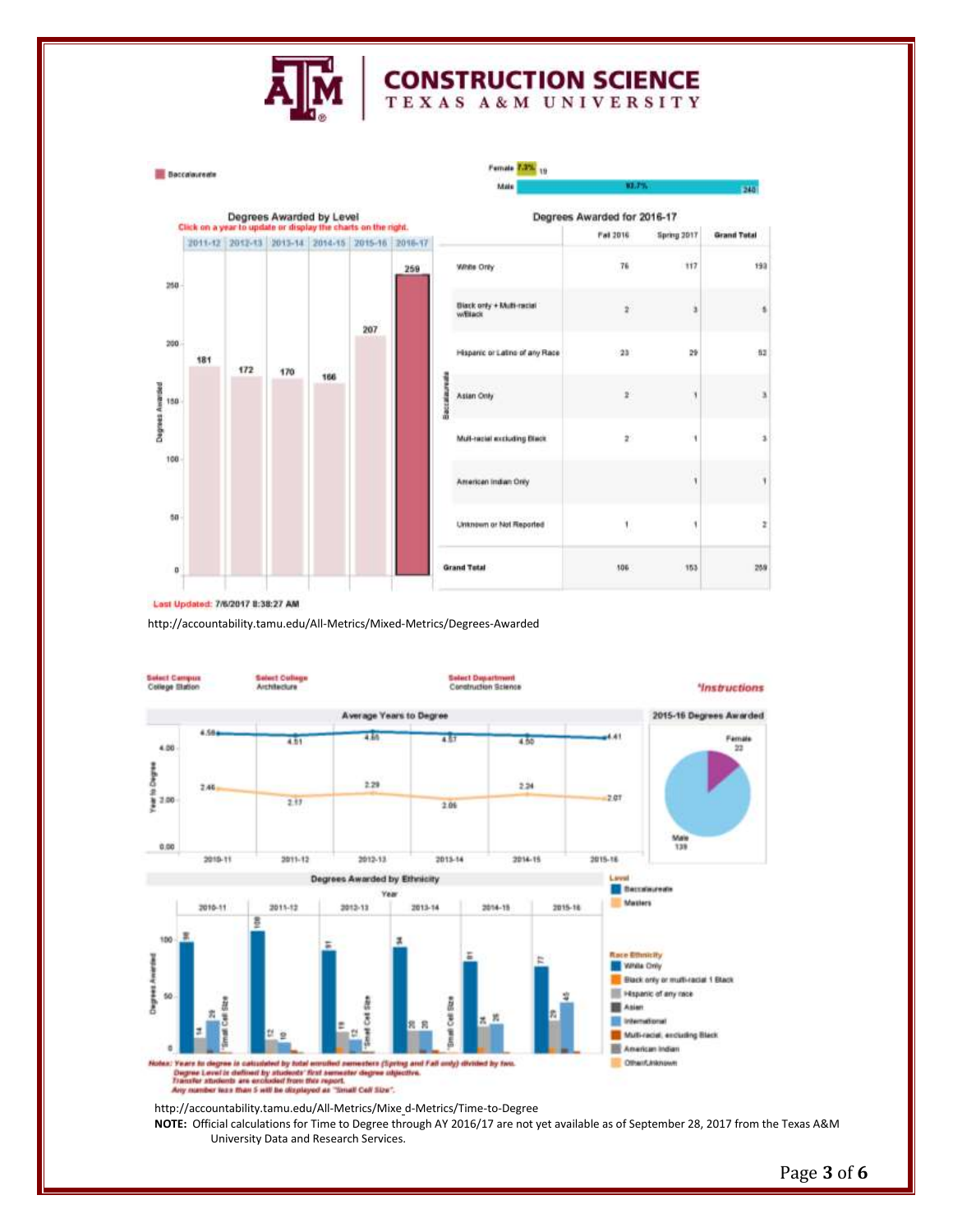

# **Objective 3: Maintain accreditation by the American Council for Construction Education (ACCE) and/or other recognized agencies in the construction higher education field.**

The Department of Construction Science will have its 6-year re-accreditation visit in October 2017. In accordance with ACCE requirements and deadlines, the Self-Study was submitted to ACCE May 2016. In accordance with ACCE protocols, the Department of Construction Science submitted appropriate and timely Interim reports of progress towards addressing concerns and/or weaknesses identified in the 2011 ACCE re-accreditation.

**CONSTRUCTION SCIENCE** 

Weaknesses and Concerns from the 2011 ACCE re-accreditation visit have been addressed. The Department has implemented the 20 ACCE student learning outcomes (SLO) assessment requirements as part of its Academic Quality Plan and Assessment Cycle. The Self-Study for the October 2017 reaccreditation was submitted to ACCE in May 2017 and the Department is currently preparing for the October 2017 re-accreditation site-visit.

#### **Objective 4: Recruit a more diverse group of students and increase retention through better education, advising and mentoring.**

AY 2016/17 Senior Exit Survey data indicates students' satisfaction with academic support received marginally declined during the year, while their satisfaction with career support and overall education increased. The department now has three full-time academic advisors and has hired 6 new full-time faculty which is expected to increase student access to academic support, thereby increasing satisfaction levels in future graduates.

During summer 2017, the Department of Construction Science partnered with industry to host a series of six five-day Construction Management Academy Career Exploration Programs for current high school students in five Texas locations. The programs targeted under-represented youths ages 14-17 in order to create awareness of career opportunities within the Construction Science industry. Students attending these camps were very diverse and included: 40% Hispanic, 25% African America, 5% Indian, 5% Asian, and 25% White. The Department and College of Architecture recruiter also continue to recruit at community colleges with a high percentage of minority students. Additionally, during the last year, the department hosted numerous high school groups from the state and local community. These groups were very diverse and included, Africa-Americans, Hispanics, and females. The Women in Construction Day Conference target launch rescheduled to Fall 2018.

By Fall 2016, the Department of Construction Science undergraduate student body was composed of 21.5% Hispanic, 2.3% African American, 1.6% Asian, 2 % Multi-Racial, and was 10.2% female. As of September 28, 2017, official demographic data for AY 2016/17 are not yet available from the Texas A&M University Data and Research Services. Fall 2016 demographic data indicate the Department of Construction Science is successfully moving toward achieving the metrics of Objective 4 of the undergraduate student body being composed of at least 3% African American, 23% Hispanic, and being 20% female by the target date of Fall 2021.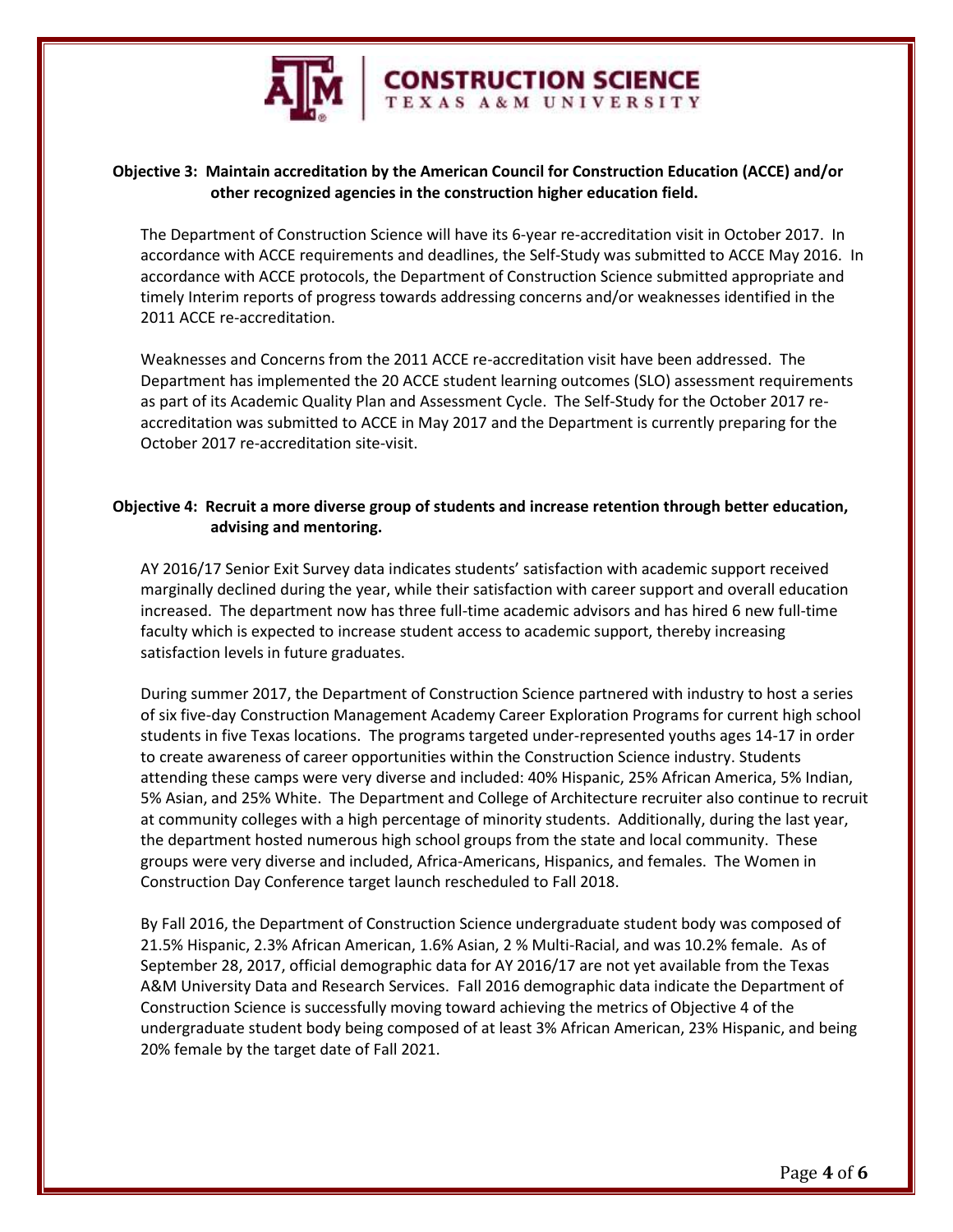

# **Objective 5: Along with our constituency, review and restructure the undergraduate curriculum and classes in a way that addresses the Department's Centers of Excellence.**

The department is currently in the process of re-accreditation. The Self-Study was submitted for ACCE re-accreditation team review in May 2017 and the re-accreditation site visit is scheduled for October 2017. Curriculum review and revision will begin at the CIAC meeting in the Fall of 2017 and launch in the Spring of 2018 in order to incorporate re-accreditation findings and recommendations.

**CONSTRUCTION SCIENCE** 

# **Objective 6: Review the interest in the Facility Management Minor (in terms of industry support and student growth), and seek approval, implementation, and promotion of the Leadership in the Design and Construction Professions Minor.**

The University Curriculum Committee approved the Minor in Leadership in the Design and Construction Professions in AY 2016/17 and the Department started offering courses or the Leadership minor in Fall 2016. The Facility Management minor was promoted to industry professionals at multiple professional conferences during AY2016/17 and faculty visited with and spoke to members of several local chapters to create awareness of the Facility Management Minor program. The Assistant Department Head also attended board meetings and promoted the program to industry professionals through professional venues.

During the 2016/17 Academic Year, the undergraduate Minor in Facility Management continued to grow, with a record high enrollment of 84 students (Fall 2016 semester). The Fall 2016 enrollment numbers indicate the Department is making successful progress of meeting target enrollment of 150 students in the Minor by Fall 2019. During the year (Fall 2016, Spring and Summer 2017 semesters), 17 students graduated with the minor. Also in AY 2016/17, a new class was added to the program as an elective – Project Management for Facility Managers, and was offered for the first time ever in the Fall of 2016.

#### **3. Academic Quality Plan**

The Academic Quality Plan (AQP) for the undergraduate program is a comprehensive plan for quality improvement of the program and its students through the development and assessment of educational objectives and student learning outcomes. The AQP was substantially revised during the 2015/16 academic year (AY). The Assessment Program Coordinator met with individual faculty members to determine what measures they were using to assess student learning objectives (SLOs). Faculty members also had input on how the department would define the 20 student learning objectives required to be met by programs accredited by the American Council for Construction Education (ACCE). Once input from faculty were collected and included in the AQP revisions, the Assessment Program Coordinator met with department administrators to review the draft AQP. The revised AQP was presented to the faculty in September of 2016 and adopted by unanimous faculty vote.

The SLO data collection protocols and assessment plan of the revised AQP were implemented during AY 2016/17. In accordance with the procedures outlined in the revised AQP, data were collected from faculty during the Fall 2016 and Spring 2017 semesters, analyzed, and compiled into SLO Notebooks for submission to ACCE in accordance with ACCE guidelines for the departmental re-accreditation visit in October 2017.